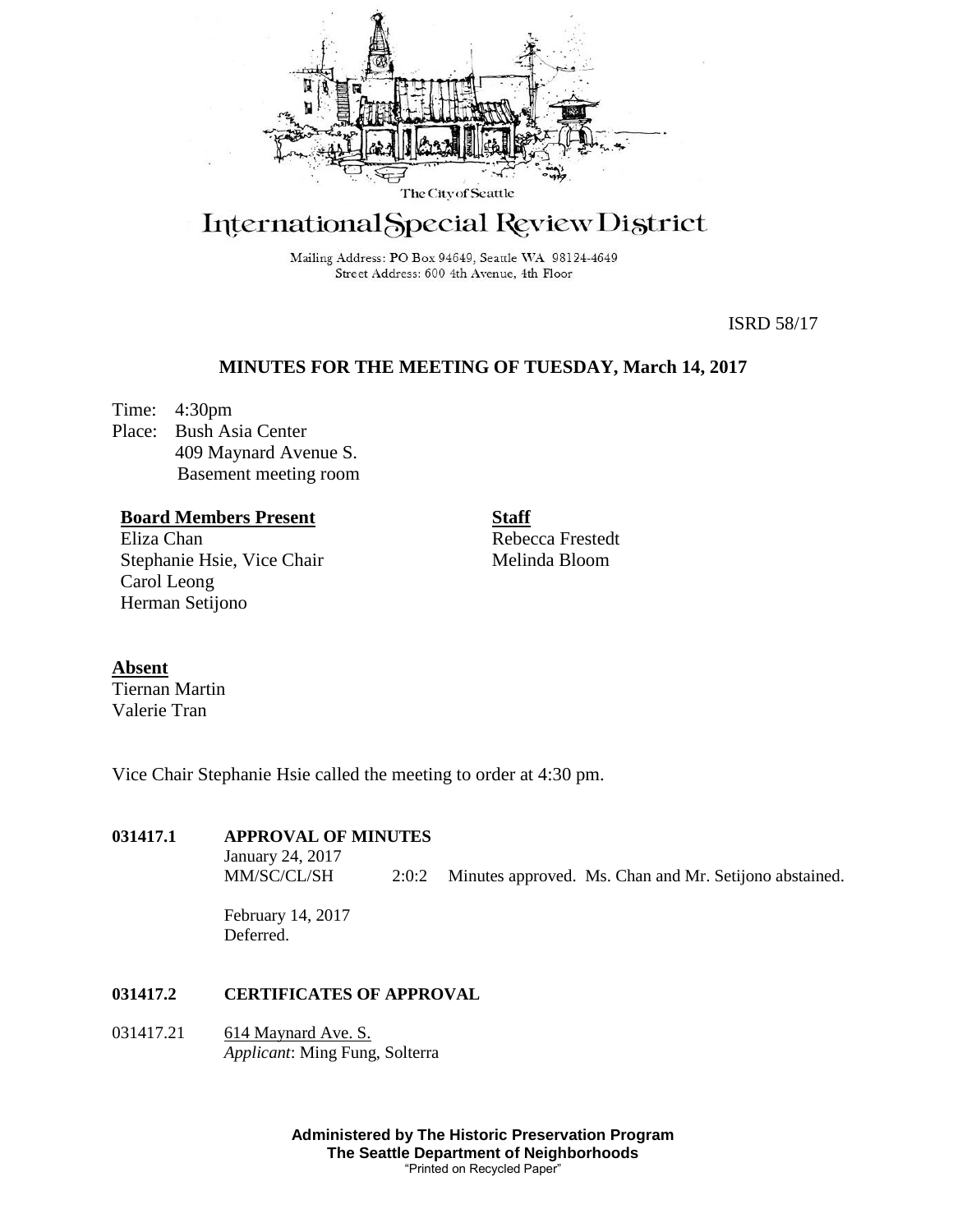Ms. Frestedt explained the proposed change of use on a portion of the  $2<sup>nd</sup>$  floor from "restaurant" to "office" for Solterra (968 sq. ft.). Exhibits included plans.

Applicant Comment:

James Wong, Solterra, presented the proposal. He explained they are new owners of the property and proposed to use upstairs space for their office. He clarified it is just the non-restaurant space.

Public Comment:

Dorothy Wong, Executive Director for Chinese Information Service Center, noted the importance of economic revitalization without displacement of cultural value and history. She said she supported the proposal.

Cynthia Brothers asked if any changes to the building are proposed.

Mr. Wong said not at this time.

Board Discussion:

Ms. Leong said it is good to activate the space.

Action: I move that the International Special Review District Board recommend approval of a Certificate of Approval for use, as proposed.

The Board directs staff to prepare a written recommendation of approval, based on consideration of the application submittal and Board discussion at the March 14, 2017 public meeting, and forward this written recommendation to the Department of Neighborhoods Director.

The proposed use meets the following sections of the **International Special Review District Ordinance and** a**pplicable Design Guidelines:**

**SMC 23.66.320 – Proposed uses**

MM/SC/HS/CL 4:0:0 Motion carried.

031417.22  $\qquad$  312 and 314 6<sup>th</sup> Ave. S. – Jackson Building *Applicant*: Michelle Kumata, Wing Luke Asian Museum

Ms. Chan recused herself.

Ms. Frestedt explained the proposed construction of a historical and interpretive display to activate a vacant storefront. Proposed work includes a retroactive request for approval to replace a scissor gate that was damaged by an automobile. Exhibits included photographs, renderings and plans. The Jackson Building was constructed in 1932 and is a contributing building within the District. The building is located within the Asian Design Character District. The ISRD Board received a briefing on January 24, 2017 on proposed storefront activation and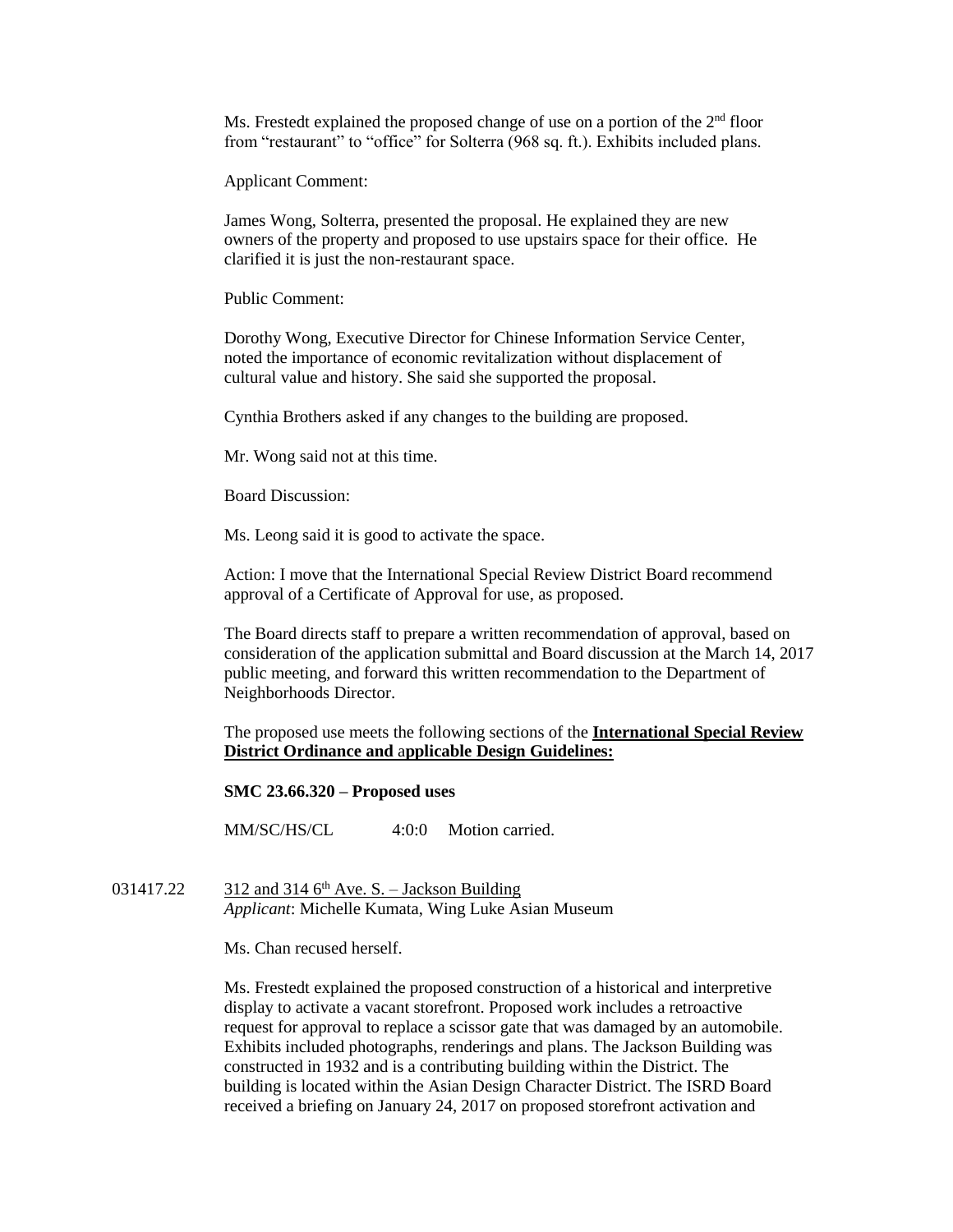design in the adjacent vacant storefront. The Board recently recommended approval or installation of a barber pole at  $314$  6<sup>th</sup> Ave. S.

Applicant Comment:

Michelle Kumata, Wing Luke Asian Museum (WLAM), provided an overview of the project which she described as a collaboration between WLAM, SCIDPDA, and building owner, Paul Murakami. She said the display will highlight incarceration during WWII and the return and rebuilding of Nihonmachi. She said this year is the 75<sup>th</sup> anniversary of Executive Order 9066.

An Huynh, SCIDPDA, provided context of the site and said the space was used as a warehouse during incarceration. She said the family took a crowbar with them in anticipation of using it to remove boards from windows and doors upon their release. This will be one of the artifacts on display.

Ms. Kumata said the windows of this space have been boarded up for a long time.

Ms. Huynh explained that Paul Murakami will be curator of the installation; she said it will be low maintenance and he will change out artifacts from time to time.

Ms. Kumata explained a Community Advisory Committee (CAC) which included Mr. Murakami, WLAM, SCIDPDA, and neighborhood stakeholders was formed and three meetings were held. She said the goals of the project were developed by the CAC: convey perseverance, show importance of this Nihonmachi, and add to Wing Luke neighborhood tour. She said they plan for May installation and completion in June. She guided board members through design details. She distributed a sample of the vinyl window film, noting that will had a 5-year lifespan. She said the north window will be dedicated to incarceration time with vinyl window treatment referencing boarded up windows and a photo of Minidoka. She said the south window tells story of post WWII with photo of interior of Higo store and an original light fixture. She said that smaller side windows will display Minidoka images and durable artifacts.

Ms. Kumata said poster of Aya and Masa Murakami will be on the door; green trim around the door reproduces the Higo wrapping paper. She said single bare bulb is reminiscent of the bare bulb in the barracks. She said strip lighting will be used in central windows. She said a text panel will rest on a stand. She said that Aya and Masa taught school in Minidoka and some letters from former students will be displayed. She said they will include photos of the store and from Minidoka. She explained that stud walls will be installed for photos 18" away from windows. Hinges will be added to provide access for maintenance. She said that on a future project Nihomachi Alley will be activated with murals and lighting.

Ms. Huynh summarized the mural project along the alley.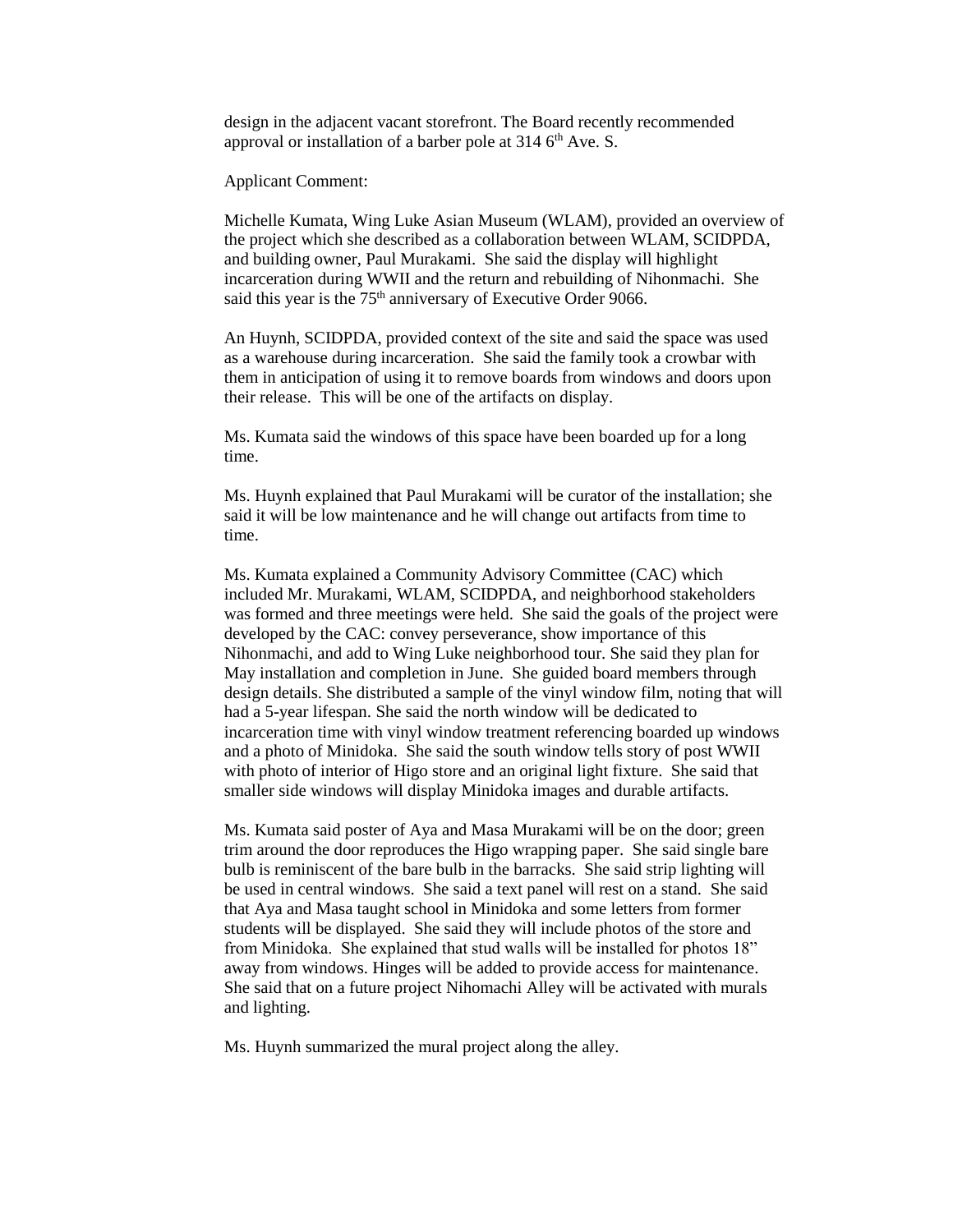Public Comment:

Ling Chinn, Rex Apartments, said she's known the family for years and thinks it's wonderful. She said supported the proposal and asked why the Murakami brother wasn't included with the photo of Aya and Masa.

Ms. Kumata said he is in another photo.

Ms. Chinn said she has his car.

Ms. Frestedt commented on the issue of transparency and said this space is different in that this project is preserving the history of the space and telling the story. She said that the windows have been covered and the space has been vacant for a long time.

James Wong asked if the space was ever leased.

Ms. Kumata said it has been used for storage.

Ken Okamoto, Solterra, asked if the family who cared for the property is acknowledged in the text, in order to honor that history. He said in Los Angeles things were not secured and no one looked after properties while people were incarcerated. He said the people who watched the space for the family should be recognized.

Ms. Kumata said Blumenthal and Zimmer are mentioned in the text.

Ms. Leong said this is the second time the board has heard about this project and that lots of questions were asked at the first review. She said she supported the application.

Ms. Hsie said they have done a lovely job; it is a historic component that will preserve the culture and history.

Action: I move that the International Special Review District Board recommend approval of a Certificate of Approval for exterior alterations, as proposed.

The Board directs staff to prepare a written recommendation of approval, based on consideration of the application submittal and Board discussion at the March 14, 2017 public meeting, and forward this written recommendation to the Department of Neighborhoods Director.

The proposed exterior alterations meet the following sections of the **International Special Review District Ordinance and** a**pplicable Design Guidelines:**

**SMC 23.66.030 – Certificates of approval – Application, review and appeals**

**Design Guidelines II. Storefront and Building Design Guidelines**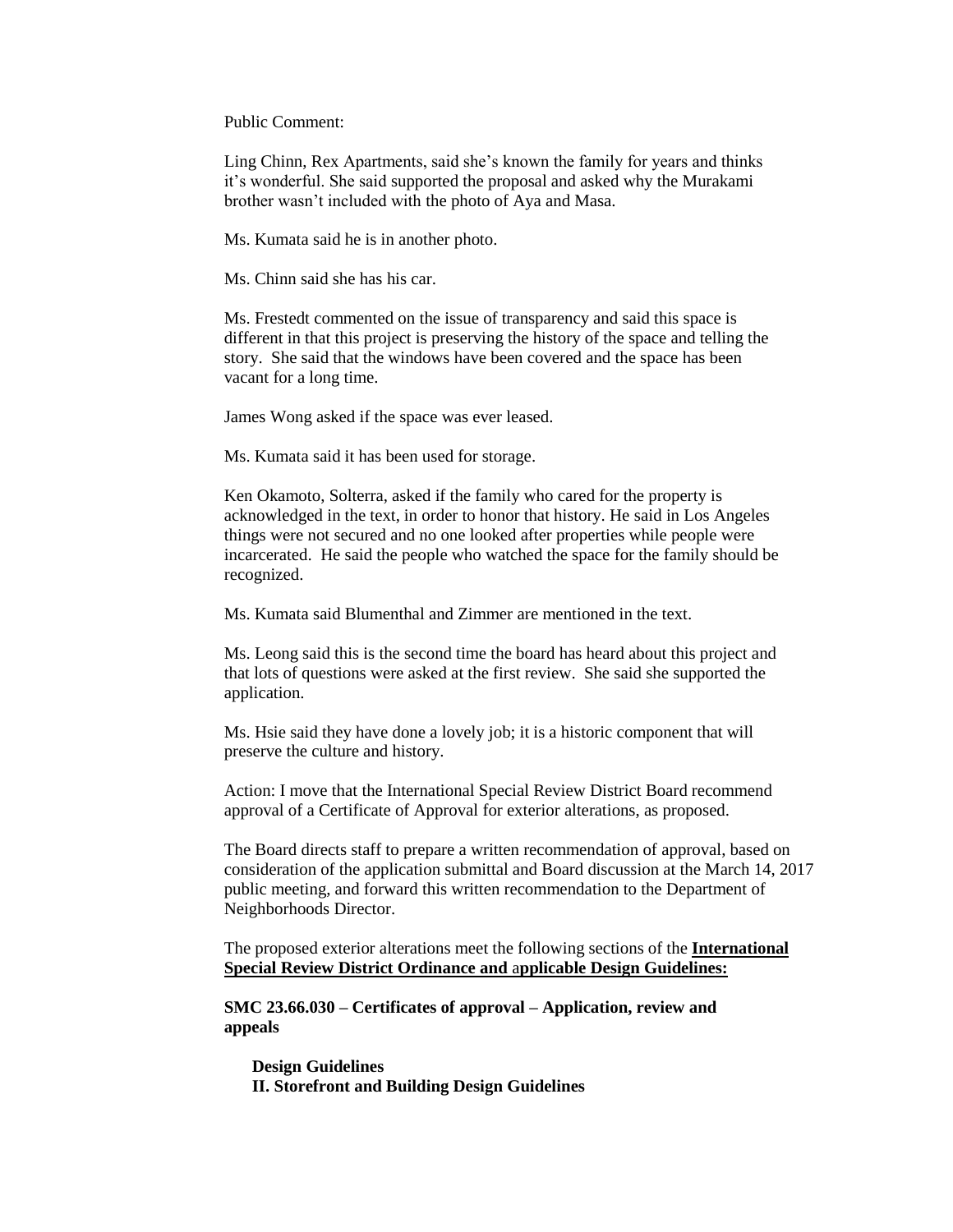A. Any exterior façade alteration shall respect the original architectural integrity of the storefront.

**Secretary of the Interior's Standards** #10. New additions and adjacent or related new construction shall be undertaken in such a manner that if removed in the future, the essential form and integrity of the historic property and its environment would be unimpaired.

MM/SC/CL/HS  $3:0:1$  Motion carried. Ms. Chan abstained.

## **031417.3 BOARD BRIEFINGS**

031417.31 665 S. King St. – Rex Hotel *Presenter:* An Huynh, SCIDPDA

Ms. Chan recused herself.

Briefing on proposed removal of a non-original awning that runs the length of the façade above the storefronts and on the proposed reconstruction of the Tai Tung neon cabinet sign.

Ling Chinn, Rex Hotel, said the awning is not original to the building.

An Huynh noted that the Rex is in the center of the historic core. She said that Tai Tung has been there since 1935 and that the owner (Harry Chan)'s grandfather opened the restaurant. She explained the proposal to install a sign for Tai Tung restaurant and to remove a nonoriginal awning from the building. She provided photos of the original Tai Tung sign and said it inspired the new design. She said the new sign is 6' long x  $2\frac{1}{2}$ ' tall x 8" thick. She said "Tai Tung" will be in white letters with white neon; "Chop Suey" will be in white letters with red neon; and the Japanese characters will be in white paint. She said the blade sign is proposed because it will create more pedestrian interest. She said attachment will be similar to original: upper arm into the mortar joint and lower arm into wood pillar. She said a structural engineer will review the installation method to ensure safety.

Ms. Huynh said they based the size of the new sign on photos of the original sign and the door. She said the cabinet will be dark brown aluminum. She spoke to older patrons who remember the sign being vibrant and visible. She showed photos of other blade signs around the district. She said the sign evokes the historic character of the district.

She explained the proposed removal of the awning, which is not original. It was installed incrementally over time. She said they will remove awning from entire frontage and small portions that wrap to east and west elevations. She said they will do light patch of holes and analysis of building fabric beneath to determine what else needs to be done. She said they will leave revealed wood trim.

Ms. Leong said she appreciates the Tai Tung sign and the nod to history. She asked how the community will know that history. She noted conflicting feelings about what "Chop Suey" communicates. She said the intention is right, but wants to make sure there aren't negative connotations as viewed by others…due to the historic context and uses of the term.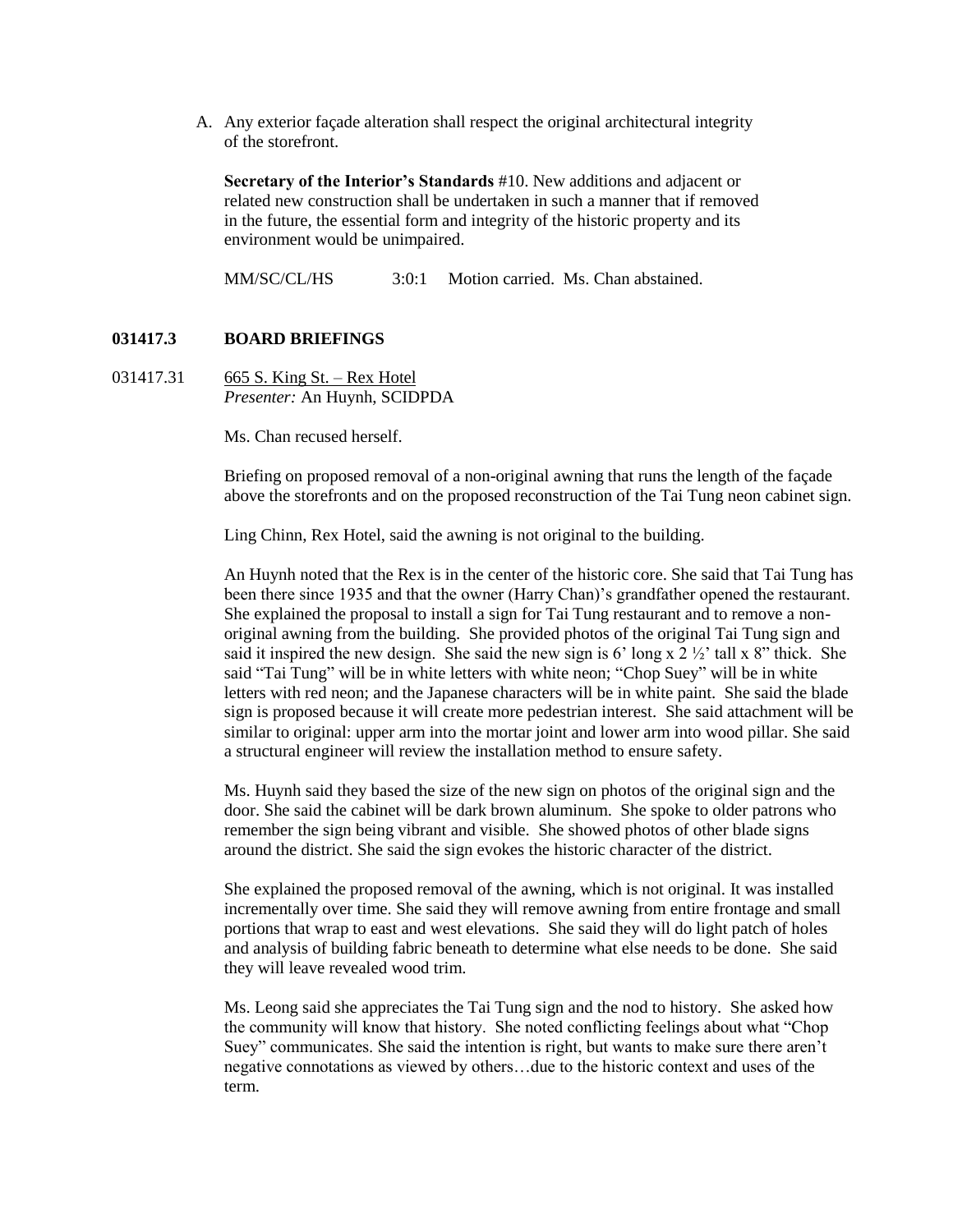Ms. Huynh said there are images of the old sign in the restaurant and acknowledgement about the sign and its story. In response to a question about the origins of the proposal, she said she has been working with the owner.

There was further discussion of the term "chop suey" and questions about its historic origins and interpretations over time.

Ms. Leong said that 1935 was a very different time and the owner was not being derogatory but as time went on the term became used in different ways. She said that "chop suey" was a term used to introduce non-Chinese to Chinese food. She said there is no traditional food like that; it was a Western invention.

Ms. Huynh commented on racism and the history of the words. She said she will bring this information back to the owner for further discussion.

Ms. Leong said she saw no conflicts with the Guidelines regarding color, font.

Ms. Huynh said she is working with the owner as part of an economic development façade improvement matching grant.

Mr. Setijono said he was concerned about the connection which he said might need to be beefed up to support the 150-pound sign. He said to investigate structural safety.

Ms. Huynh said they will have a structural engineer review.

Public Comment: There was no public comment.

Board Discussion:

There was discussion about terminology and its history and community and outside community perception to that.

Ms. Frestedt noted that Max Chan has done a history of food in the district restaurants in conjunction with Wing Luke Museum and may be a resource for historic information about the use of the term.

Ms. Hsie said to study the relationships of the sign to the width of the sidewalk and questioned if the sign needs to be that big. She asked if edge detail will be rounded.

Ms. Huynh said it will be.

Ms. Hsie said to look at the color of the background and that a darker background might pop more than the brown that is proposed. She said to look at finishes and connections.

031417.32  $504\,5^{th}$  Ave. S. – Publix *Presenter:* Andrea Dobihal, Brasstacks NW

> Briefing on proposed storefront alterations, including the addition of a walk-up window and metal canopy, outdoor seating, window film and signage for a new tenant, Great State Burger.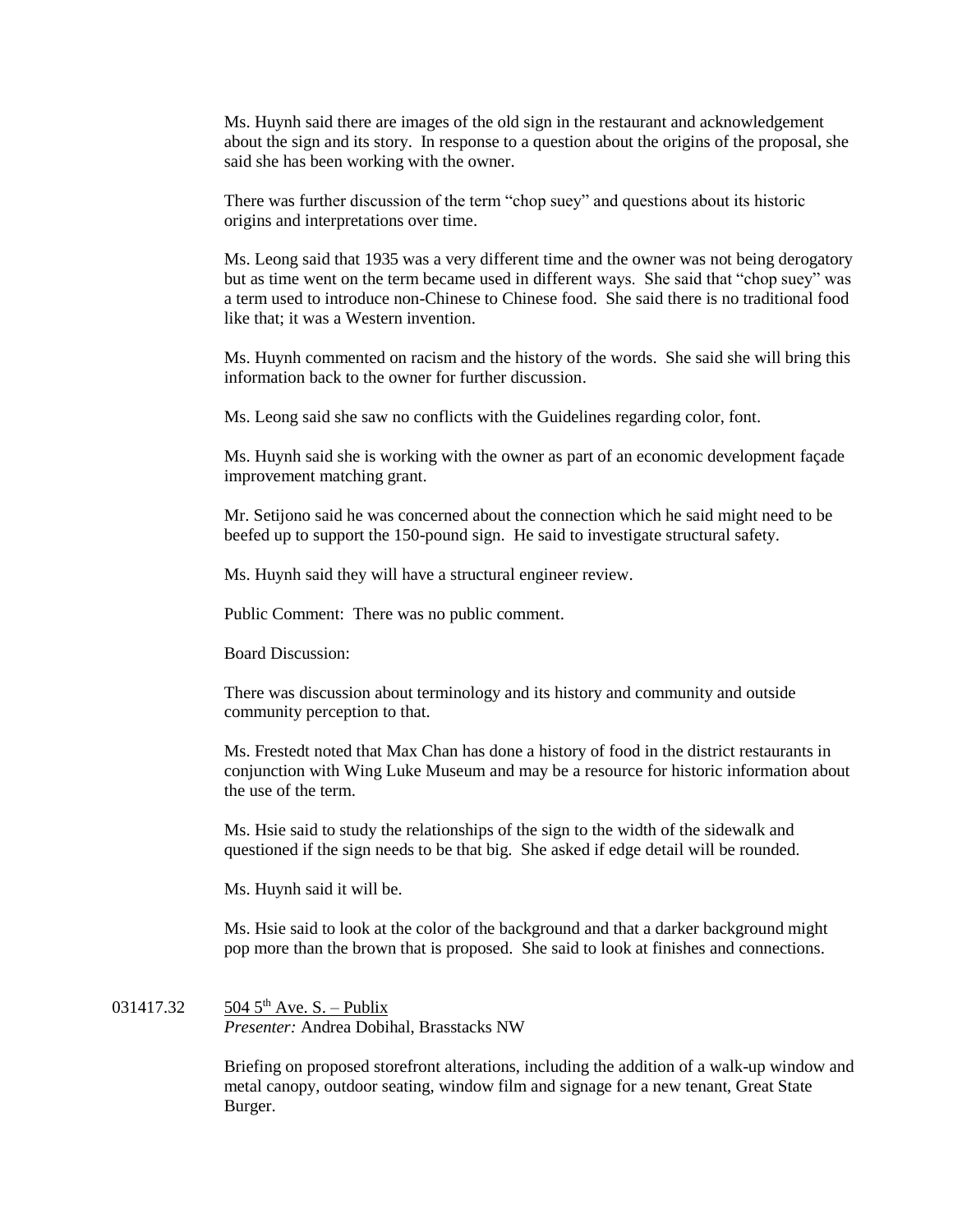Marty Penner, business owner, introduced the project and provided an overview of the business. There are two other locations in Seattle; he said while they have a brand for consistency each store is reflective of the neighborhood it is in. He noted the plan to activate the corner and said they will have a sidewalk café.

Kailan Gregga, Best Practice Architecture, guided board members through the packet of materials.

Ms. Frestedt explained the code previsions related to "formula fast food" and asked the applicant to speak to their business model in light of that definition.

Mr. Penner said that they want the consistency of their brand but reiterated that each locality is important and design is unique to that spot. He said they use a lot of wood.

Andrea Dobihal, Brasstacks NW, said the design focuses on the Pacific Northwest; they don't want the business to be a generic brand.

Ms. Gregga noted the location in the Publix and the context of the site. She said there will be one street entrance to the space and one in to a shared hallway. She said that they plan for outdoor seating and tables on Weller and noted they aren't selling alcohol so won't have rails or markers. She said there will be a walk-up window under a new awning which will create more pedestrian activity. She said this will be next to the existing delivery ramp; lines will queue around corner. She said there are no existing trees, just an International District light poles and hydrant. She said the kitchen will be in the front corner and the main dining room is on the east side. She went over existing materials on elevation and said they will add a steel awning which will bolt to steel beam and a window in one bay. She said there will be a semi-transparent window graphic of mountains that wraps the corner. "Great State Burger" represented by Japanese characters will be included. She indicated location of louver. She said two blade signs are proposed – one at the entry and one at the walk-up window; they will be aluminum cabinets with steel structure bolted to steel structure. She said that no conduit will show – wiring will go to interior. She said there is a steel tube inside. They will use soft white LED 2700 Kelvin.

Ms. Frestedt noted existing banners shown are not approved.

Mr. Gregga said the exterior furniture will be steel tables and red and blue molded resin chairs.

Mr. Setijono cautioned about doing anything outdoors without a canopy above because of the pigeons and seagulls at this location.

Ms. Chan noted there are a lot of homeless in the area.

Mr. Penner said the same conditions apply downtown and they have been able to manage. He said sitting outside is a nice good weather opportunity.

Ms. Dobihal said that furniture will come in every night.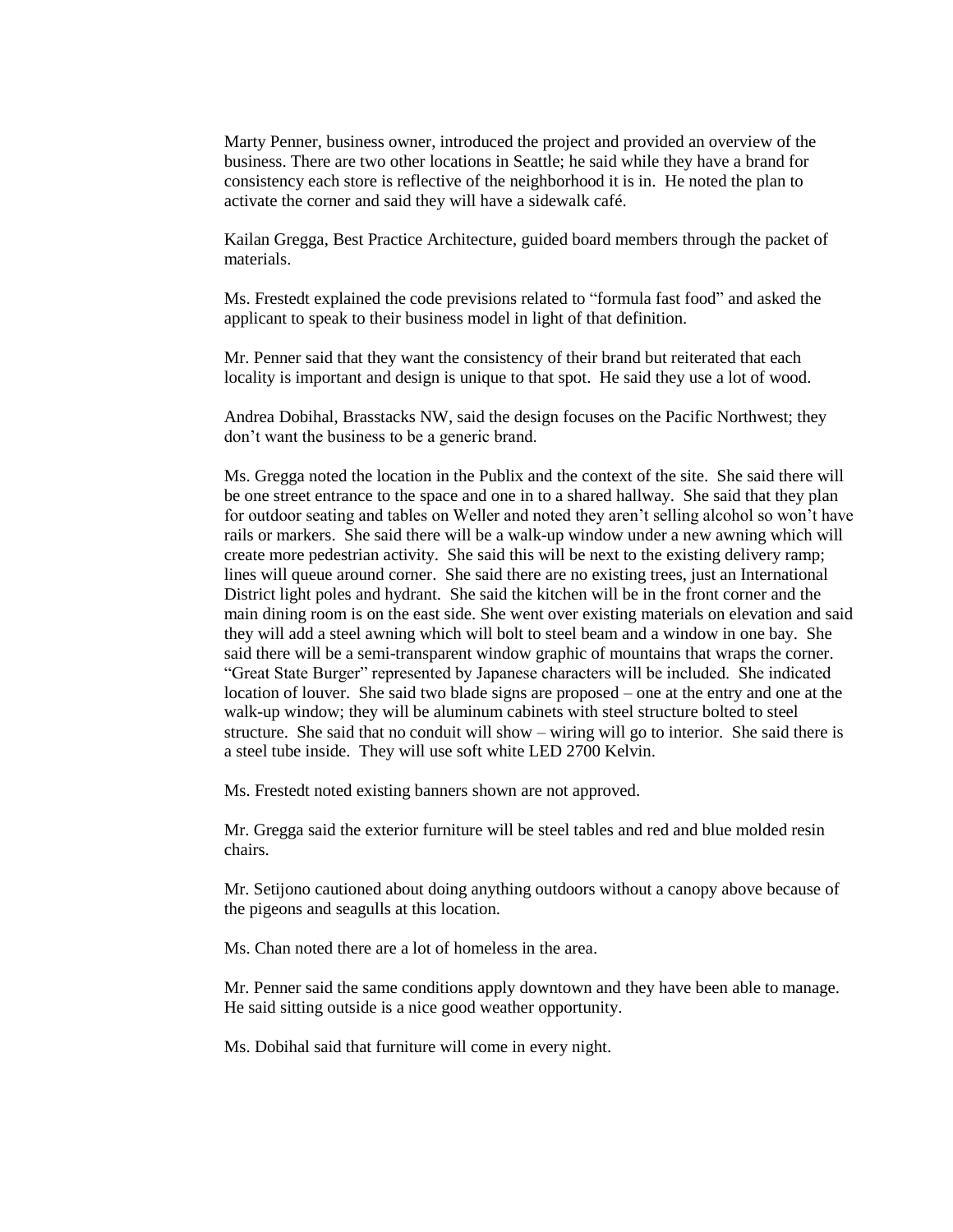Ms. Hsie said what was proposed is vibrant and fun. She had no objections to the colors. She said that this location is in Chinatown rather than Japantown and suggested using Chinese characters instead. She noted that the property owners are Japanese.

Ms. Frestedt said that Asian characters are encouraged in this area of the district but that there is nothing that specifies which language. She suggested getting community input. She said the Moriguchi family has a long history in the district. She noted that  $5<sup>th</sup>$  and King is the gateway to Chinatown but said that boundaries have migrated over the years. She said there are strong opinions about the boundaries.

Ms. Dobihal said Miye Moriguchi suggested bringing it to the board.

Mr. Setijono said to use Japanese, Chinese and Vietnamese to be safe.

Ms. Leong said it is a unique neighborhood. She said the Guidelines say that façade appearance should integrate into the neighborhood. She said the Chinatown gate is one block away. She said this is the Chinatown International District (CID) with immigrants from all parts of the world. She said the area also has a strong jazz history. She wasn't sure what the answer is but suggested including both Chinese and Japanese characters.

Ms. Hsie said the design is fun but without Asian text you can't tell you are in the CID. She suggested adding one more layer to patterning to make it uniquely CID. She said she is glad they are going in on this corner.

Ms. Frestedt said this is the initial presentation of the proposal and provides and opportunity for the applications to hear from the Board. She said that it is a bit of a design departure, but noted it is a new building and a new use. She said it is in the Asian Design Character District. She said there is so much screening and said the board should talk about that and how it relates to transparency. She said the awning design is one now typically found in the District. She asked the Board to consider the application in overall compatibility to other businesses and district.

Ms. Gregge said the code requires 50% transparency and they are at 39%. She said that the west-facing window the vinyl covers more. She noted the slatted format allows a peak into the kitchen and they want to encourage curiosity.

Mr. Setijono reiterated his concern about outdoor seating because of the pigeon and seagull factor.

Ms. Frestedt noted that Specialty's and Starbucks, across the street have outdoor seating, but there are many pigeon deterrents in Union Station Plaza.

Mr. Setijono said it seems like it will be a fun place.

## *Mr. Setijono departed.*

Ms. Hsie cited the Guideline related to awnings and said the color matches and the scale is acceptable but noted a prohibition against shiny high gloss or translucence.

Ms. Gregge said they are proposing a more matte finish.